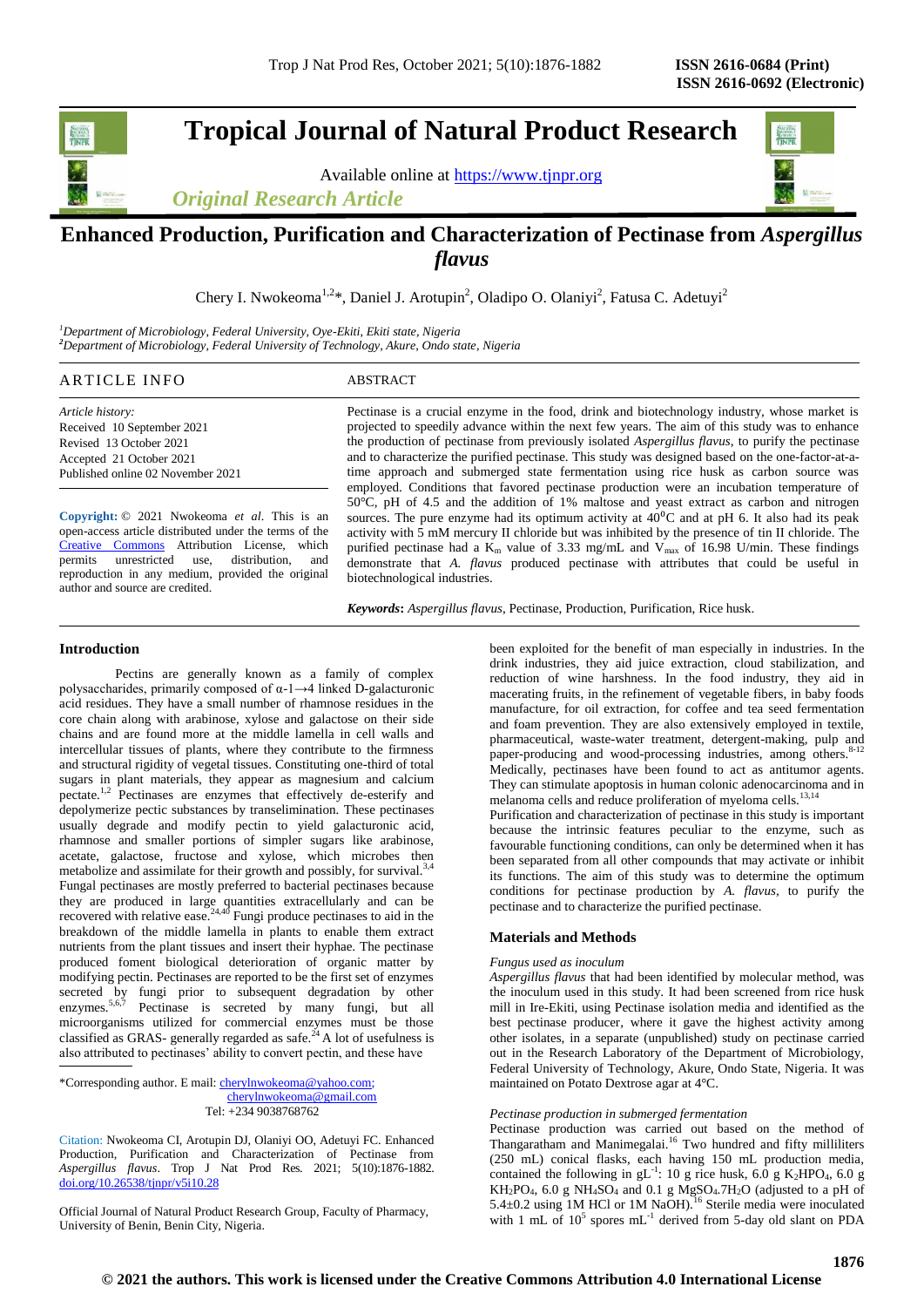into which 10 mL distilled water had been dispersed. The samples were then incubated under shaking conditions for 72 h at 28±3°C and 120 rpm. At the interval of 24 hours, samples were withdrawn for enzyme assay.

## *Assay for pectinase in crude supernatant*

One milliliter of supernatant from the centrifuged fermentation broth, was mixed with 1 mL of 2% pectin solution (citrus pectin from Sigma-Aldrich, dissolved in 0.1 M acetate buffer, pH 5.0) and incubated at  $40\textdegree$ C for 10 minutes. Following Miller's method of determination of reducing sugar,<sup>47</sup> the sample was boiled for 5 minutes after addition of 3 mL 3,5-dinitrosalicylic acid (DNSA). After cooling on ice, its absorbance was read at 540 nm with 752Pro UV-VIS spectrophotometer (Spectrum Lab, England). One unit of pectinase activity (U) was defined as the amount of enzyme which liberated 1 μmol galacturonic acid per minute under standard assay conditions. Standard curve was prepared using D-galacturonic acid.

## *Optimization of pectinase production*

*Effect of incubation temperature on enzyme production* Samples were incubated under shaking conditions of 120 rpm, at temperatures of 20, 30, 40 and 50 $\,^0C$  for 72 h, and aliquot samples were withdrawn every 24 h for enzyme assay.

#### *Effect of pH on enzyme production*

pH of the fermentation media was varied using pH values of 4.0, 4.5, 5.0, 5.5, 6.0. These were incubated under shaking conditions (120 rpm) at a temperature of  $30^{\circ}$ C for 72 h, and aliquot samples were withdrawn every 24 hours for enzyme assay.

## *Effect of carbon source on enzyme production*

Different carbon sources; fructose, galactose, lactose, maltose, sucrose, and starch, were added in place of rice husk, at the rate of 10 gL<sup>-1</sup>into fermentation broth. The broth was sterilized, inoculated and incubated for 72 h at 120 rpm, and aliquot samples were withdrawn every 24 h for enzyme assay.

#### *Effect of nitrogen source on enzyme production*

Sodium nitrate (NaNO<sub>3</sub>), ammonium nitrate (NH<sub>4</sub>NO<sub>3</sub>), Yeast extract, Tryptone and Urea were each utilized as nitrogen sources in place of  $NH<sub>4</sub>SO<sub>4</sub>$ , at the rate of 10 gL<sup>-1</sup>. The fermentation broth was then sterilized, inoculated and incubated under shaking conditions, for 72 h, and aliquot samples were withdrawn every 24 h for enzyme assay.

## *Determination of fungal biomass weight*

The growth of the fungus was examined to determine if enzyme production increased or decreased with growth of fungi (deduced by its biomass). The fungus' biomass was calculated using Arotupin and Ogunmolu's method.<sup>17</sup> At the end of fermentation, biomass of fungus was obtained daily by oven drying at 60<sup>o</sup>C, until constant weights were obtained. These were weighed to obtain dry weight of biomass. Biomass was calculated thus:

$$
W = Fr - Fi
$$
 [1]

where  $W =$  weight of fungi measured in  $g/L$  $Fr$  = weight of residue on filter paper Fi = initial weight of filter paper

#### *Purification of pectinase*

The crude enzyme was subjected to 80% ammonium sulfate saturation and left at 4°C for 12 hours. Precipitate recovered was then dissolved in 0.1 M citrate buffer (pH 5.0) and dialyzed with the buffer to remove ammonium sulfate. Sephadex C-50 was loaded with 5 mL dialyzed enzyme and then collected in fractions at the rate of 5 mL per 20 minutes. The column was first washed with the buffer before being eluted by 0.5 M and then 1.0 M sodium chloride in buffer. Pectinase activity and protein concentration were monitored using spectrometer read at 540 and 280 nm respectively.

### *Protein content determination*

Protein content determination in enzyme solution was done according to Lowry *et al*. <sup>18</sup>. Bovine serum albumen (BSA) was used as standard. Absorbance at 590 nm using 752Pro UV-VIS spectrophotometer (Spectrum Lab, England) were read and recorded.

## *Characterization of purified pectinase*

*Effect of temperature on purified pectinase*

The method of Sulyman *et al*. <sup>19</sup> was employed. The incubation temperature was varied from 30-60°C for the mix of 0.1 mL purified pectinase, in 0.5 mL of 1% pectin. The effects of these were determined by assaying for enzyme activity.

## *Effect of pH*

Buffers of different pH (citrate buffer: 3.0–5.0, phosphate buffer: 6.0– 8.0, borate buffer 9.0–11.0) were used to make 1% pectin solution. A volume of 0.5 mL of this pectin solution was mixed with 0.1 mL of purified pectinase. These were incubated for 10 mins at 40°C prior enzyme assay.

### *Effect of salts and other chemical agents*

The effects of different salts, mercury II chloride  $(HgCl<sub>2</sub>)$ , zinc chloride (ZnCl<sub>2</sub>), tin II chloride (SnCl<sub>2</sub>), potassium chloride (KCl); and three chemicals; ethylenediaminetetraacetic acid (EDTA), urea and 2-mercaptoethanol, on pectinase activity were assessed. The salts and chemicals were utilized at concentrations of 1, 5 and 10 mM and solubilized in distilled water. The enzyme was pre-incubated for 10 minutes at 40°C with the salts and chemicals prior to the addition of pectin and assay for enzyme activity. Assay mixtures for each group without the salts or chemicals served as controls.

# *Determination of kinetic parameters*

The  $V_{\text{max}}$  and  $K_{\text{m}}$  of pectinase was determined for citrus pectin using concentrations of 1.25–10.00 mg/mL. The data obtained were used to plot Lineweaver and Burk graph.<sup>4</sup>

#### *Statistical analysis*

The results presented are means of triplicate readings. One-Way Analysis of Variance (ANOVA) with SPSS version 20.0 was used to analyze data and the results were subjected to Duncan's new multiple range test at 95% confidence level.

# **Results and Discussion**

This study presents rice husk as a good source of carbon for fungal growth and pectinase production, even though husk is known to contain modest amounts of pectin.<sup>15</sup> *Aspergillus* spp have been extensively studied for pectinase production as seen in various studies. $20-24$ 

## *Effect of optimization parameters on pectinase production*

The best pectinase activity was recorded at a temperature of 50°C at 24 hours (Figure 1a). Similar results were also observed in separate studies by researchers in pectinase production using sucrose<sup>25, 26</sup> as carbon source. Phutela *et al.*<sup>25</sup> and Rubinder *et al.*<sup>27</sup> reported that some fungi produced enzymes optimally at 50ºC, like the result obtained in this study. As inferred by Khatri *et al.*,<sup>37</sup> this result indicates that of the fungus is a thermophile, since it could produce active enzyme at that temperature. The pH 4.5 promoted the highest pectinase activity (Figure 1b). This result was similar to that observed in another study using rice bran for pectinase production.<sup>16</sup> Phutela *et al.* <sup>25</sup> had observed that slightly acidic pH ranges of 4.0-5.0 promoted high polygalacturonic acid and pectinase production, probably because these fungi, like fungi in general, thrive best in slightly acidic environments. Refined saccharides were utilized for the carbon source trial. Maltose was observed to be the best pectinase promoter (Figure 1c) among all carbon sources investigated, similar to the report in another study.<sup>17</sup> Although all other carbon sources in this study (see Figure 1c) promoted a good activity of pectinase, fructose, gave the least pectinase activity each day, significantly lower (*P*≤0.05) than other carbon sources. This result was contrary to the findings of Ire and Viking,<sup>29</sup> where fructose gave the highest pectinase production.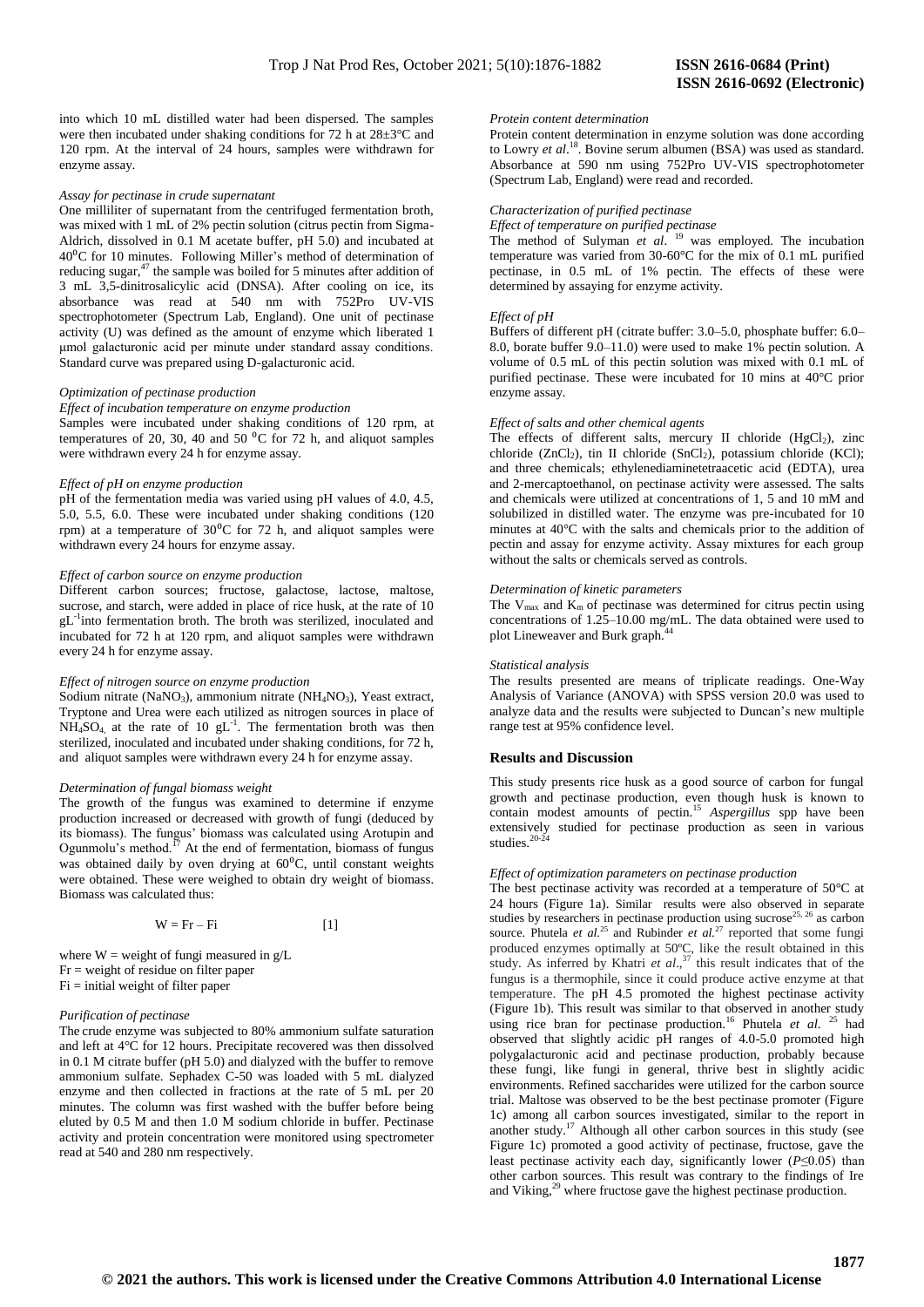

**Figure 1**: Optimization of (a)incubation temperature; (b) pH; (c) carbon sources; (d) nitrogen sources on pectinase production by *A. flavus* for three days.

These different reactions to carbon may be caused by non-assimilation of the carbon into cells, a lack of the metabolic pathway to metabolize the carbon or the possibility that the carbon is hazardous to the cells.<sup>3</sup> Yeast extract induced the highest pectinase activity (0.93±0.027U), when different nitrogen sources were investigated (Figure 1d). Yeast extract was documented by some researchers as the best nitrogen source for pectinase production using *Bacillus subtillis*,<sup>30</sup> and *Aspergillus* spp, 28,31 respectively. Yeast extract, like other organic nitrogen sources, have been known to promote fungal metabolism and enzyme production due to their content of nutritional and growth factors like vitamins.

#### *Effect of investigated parameters on fungal biomass*

In this study, the highest biomasses were observed at the temperature of 50 $\mathrm{^{0}C}$  and pH 5.0 on the third day (Figure 2a and b) while, that for carbon and nitrogen sources were obtained with sucrose on day 1 and urea on day 3 (Figure 2c and d) respectively. Although maltoseenriched media yielded the best pectinase value overall, growth were best with the sucrose-enriched media at 24 hours. This may be because the fungi did not assimilate the carbon well or because it lacked a pathway to properly metabolize this carbon.<sup>39</sup> There was regression in growth from day 1 through day 3 for all treatments in the carbon source trials except for lactose and maltose. This decrease in growth may be due to a reduction in readily available carbon necessary for metabolism.<sup>38</sup> In general, the growth of the fungi (represented by biomass weight) was not seen to affect its enzyme production rate.

# *Summary of purification of pectinase*

The crude pectinase had an initial total activity of 225.2 U while its initial specific activity was 0.61 U/mg (Table 1). Ammonium sulfate precipitation lowered the total activity to 150.1 U while increasing the specific activity to 1.14 U/mg, with a 35.5% yield. At the final stage of purification, using ion exchange chromatography, total activity reduced to 62.7 U, with a total protein of 48.1 mg while specific activity rose slightly to 1.30 U/mg. Purification ended with a 12.9%

yield and a 2.13 purification fold. This low yield could be as a result of the loss of some activity during the purification process.<sup>46</sup>

## *Characterization of the pure pectinase*

The purified pectinase had an optimum temperature of 40°C (Figure 3a), similar to some reports.29,32 *Aspergillus* spp have been known to produce fairly high-temperature acting enzymes.<sup>34</sup> A pH of 6.0 was shown to produce the highest relative activity (1.24 %) for the purified enzyme (Figure 3b). Reports show that there is usually high pectinase activities around pH  $3.5$  to about pH  $9.34,35$  The ability of salts to enhance the activity of purified pectinase was shown in Table 2. All the salts tested in this study produced a 20% lesser activity than 5 mM HgCl2. In this study, urea was found to promote enzyme relative activity with concentration of 1 mM as opposed to the study where urea was one of the least promoters of pectinase activity.<sup>17</sup> An increase in EDTA concentration yielded improved activity from 5 mM concentration as supported by other studies.<sup>41,42</sup> These results display the potential of this pectinase to still perform well in the presence of 1- 10 mM HgCl<sub>2</sub> and 5-10 mM EDTA.

#### *Kinetic parameters of purified pectinase from A. flavus*

A Michaelis Menten's constant,  $K_{m}$  of 3.33 mg/mL was obtained from Lineweaver-Burk plot of pectinase (Figure 4), showing the effect of varying concentrations of citrus pectin  $(1.25 \text{ mg/mL} - 10 \text{ mg/mL})$ . Close values of 3.08 mg/mL and 3.2mg/mL were obtained with *A. fumigatus*<sup>24</sup> and *A. tubingensis.*<sup>35</sup> A considerable number of pectinases have been shown to have  $K_m$  values between 0.1 and 5.0,<sup>34</sup> like the value in this study. A maximum velocity,  $V_{max}$ , of 16.98 U/mL obtained in this study, was similar to the  $16$  U/mg obtained<sup>37</sup> from *Fusarium oxysporum f.* sp. *vasinfectum* using polygalacturonic acid as substrate. The maximum velocity represents the point of maximum catalysis during an enzyme-catalyzed reaction at the instance of substrate saturation. Low values of  $K_m$  like that obtained in this study, reflect affinity of enzyme to substrate, while higher values mean otherwise.<sup>43</sup>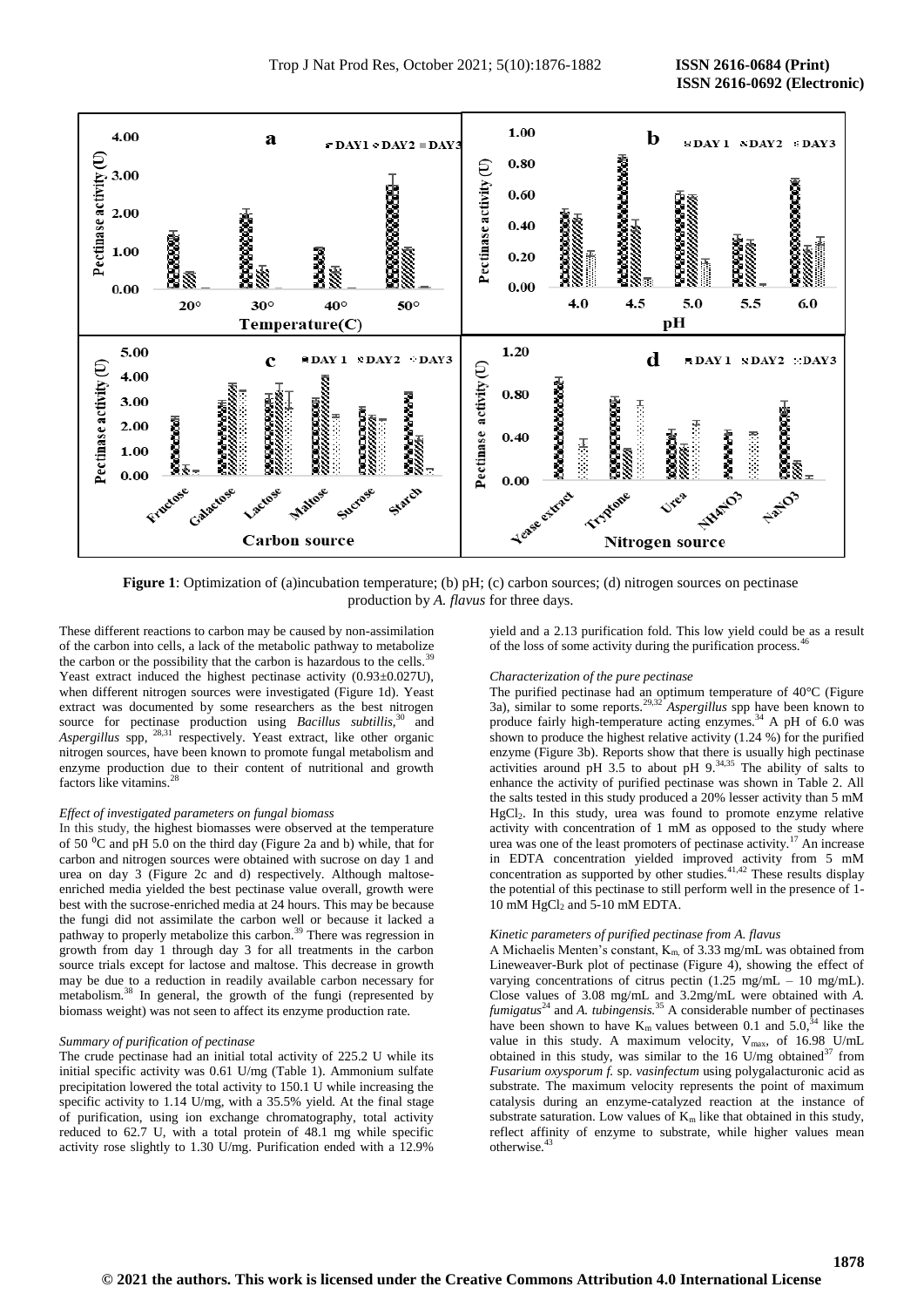

**Figure 2:** Optimization of (a) incubation temperature; (b) pH; (c) carbon sources; (d) nitrogen sources; on biomass of *A. flavus* on for three days.

**Table 1:** Summary of purification of pectinase

| <b>Purification steps</b>           | <b>Total Activity</b><br>(U) | <b>Total Protein</b><br>(mg/mL) | <b>Specific activity</b><br>(U/mg) | Yield<br>$\frac{6}{9}$ | <b>Purification Fold</b> |
|-------------------------------------|------------------------------|---------------------------------|------------------------------------|------------------------|--------------------------|
| Crude enzyme                        | 225.2                        | 371.7                           | 0.61                               | 100                    | 1.00                     |
| Ammonium sulfate precipitate (80 %) | 150.1                        | 131.8                           | 1.14                               | 35.5                   | 1.87                     |
| Ion-exchange chromatography         | 62.7                         | 48.1                            | 1.30                               | 12.9                   | 2.13                     |



**Figure 3:** Effect of (a) temperature; (b) pH; on the activity of purified pectinase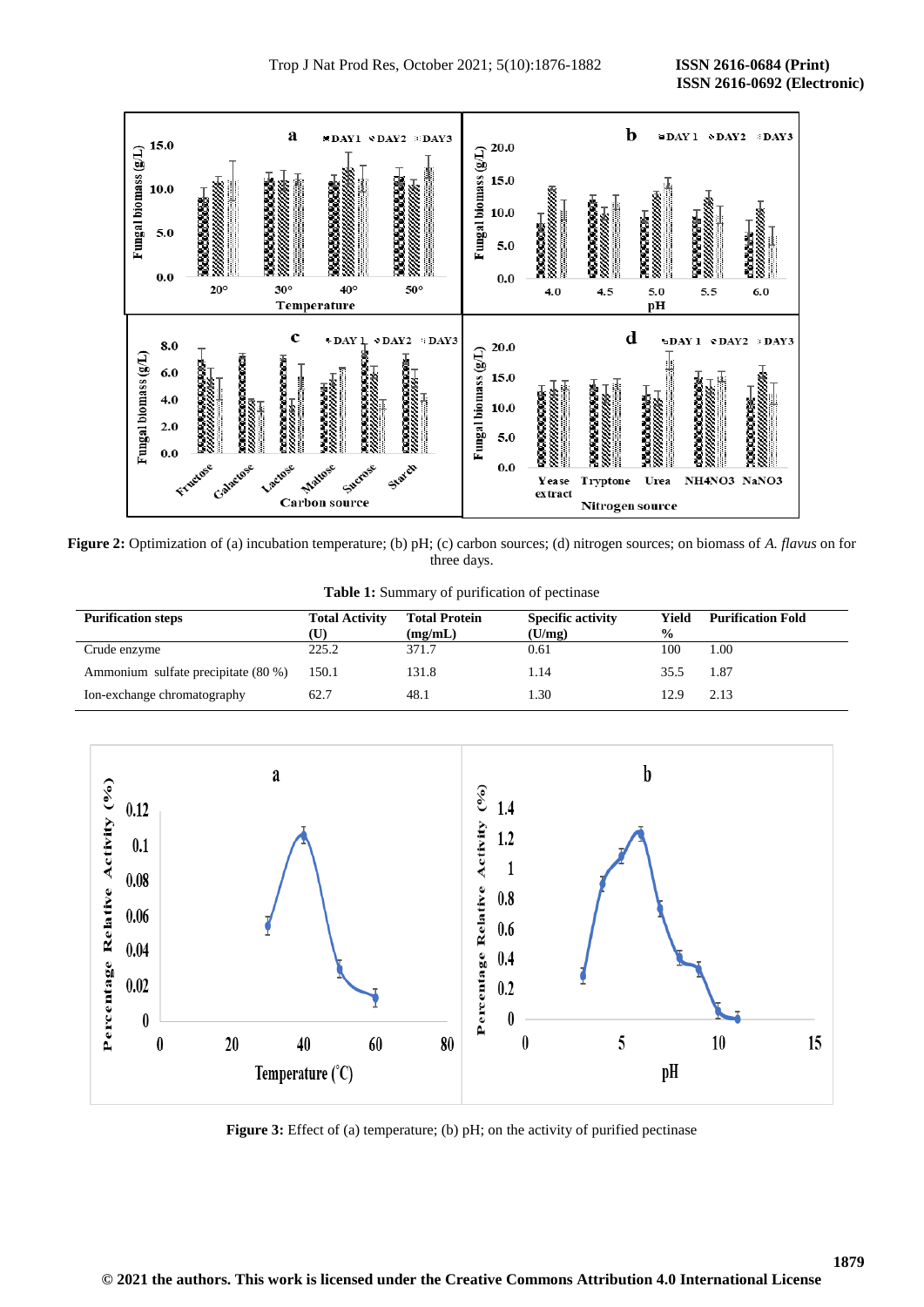| <b>Table 2:</b> Influence of salts and chemicals on the activity of |  |
|---------------------------------------------------------------------|--|
| the purified pectinase                                              |  |

|                      | % Residual activity        |                            |                             |  |  |
|----------------------|----------------------------|----------------------------|-----------------------------|--|--|
| <b>Concentration</b> | $1.00 \text{ }\mathrm{mM}$ | $5.00 \text{ }\mathrm{mM}$ | $10.00 \text{ }\mathrm{mM}$ |  |  |
| Control              | 100.00                     | 100.00                     | 100.00                      |  |  |
| Salts                |                            |                            |                             |  |  |
| HgCl <sub>2</sub>    | 130.80                     | 142.30                     | 106.70                      |  |  |
| SnCl <sub>2</sub>    | 100.10                     | 90.00                      | 90.00                       |  |  |
| ZnCl <sub>2</sub>    | 113.00                     | 92.90                      | 90.00                       |  |  |
| <b>KCl</b>           | 99.90                      | 90.00                      | 111.80                      |  |  |
| Chemicals            |                            |                            |                             |  |  |
| <b>EDTA</b>          | 99.98                      | 120.70                     | 129.10                      |  |  |
| Urea                 | 112.70                     | 90.00                      | 90.00                       |  |  |
| 2-Mercaptoethanol    | 99.90                      | 90.00                      | 123.30                      |  |  |



**Figure 4:** Lineweaver-Burk plot of pectinase showing the effect of varying concentration of citrus pectin on pectinase from *Aspergillus flavus*.  $K_m = 3.33$  mg/mL  $V_{\text{max}} = 16.98 \text{ U/min}$ 

# **Conclusion**

This study was done to enhance the production of pectinase by *A. flavus*, to purify the pectinase and to characterize the purified pectinase. The production of pectinase was enhanced by a temperature of 50°C, pH of 4.5 and the presence of maltose and yeast extract as carbon and nitrogen sources, respectively. The purified pectinase had a yield of 12.9%. The characterized pure pectinase had its highest activity at temperature of 40°C, pH of 6.0 and in the presence of  $HgCl<sub>2</sub>$ . Urea and EDTA. These findings demonstrated that the purified pectinase possessed attributes that are desirable in lignocellulose-utilizing and biotechnological industries where pectinases find application.

# **Conflict of Interest**

The authors declare no conflict of interest.

#### **Authors' Declaration**

The authors hereby declare that the work presented in this article is original and that any liability for claims relating to the content of this article will be borne by them.

# **References**

- 1. Trindade LV, Desagiacomo C, Polizeli ML, Damasio AR, Lima AM, Gomes E, Bonilla-Rodriguez GO. Biochemical Characterization, Thermal Stability, and Partial Sequence of a Novel Exo-Polygalacturonase from the Thermophilic Fungus *Rhizomucor pusillus* A13.36 obtained by Submerged cultivation. Biomed Res Int 2016; 2016, Article ID 8653583.
- 2. Kameshwar SAK and Qin W. Structural and functional properties of pectin and lignin–carbohydrate complexes de-esterases: a review. Bioresour Bioprocess 2018; 5: Article number 43(2018).
- 3. Prade RA, Zhan D, Ayoubi P, Mort AJ. Pectins, Pectinases and Plant-Microbe Interactions. Biotechnol Genet Eng Rev. 1999; 16(1):361-391
- 4. Caffall KH and Mohnen D. The structure, function and biosynthesis of plant cell wall pectic polysaccharides. Carbohydr Res. 2009; 344(14):1879-1900.
- 5. Mrudula S and Anitharaj R. Pectinase production in solid-state fermentation by *Aspergillus niger* using orange peel as substrate. Glob J Biotech Biochem. 2011; 6(2):64-71.
- 6. Jayani RS, Saxena S, Gupta R. Microbial pectinolytic enzymes: A review. Process Biochem. 2005; 40(2005):2931-2944.
- 7. De Lorenzo G, D'Ovidio R, Cervone F. The role of polygalacturonase-inhibiting proteins (PGIPs) in defense against pathogenic fungi. Annu Rev Phytopathol. 2001; 39(1):313-335.
- 8. Garg G, Singh A, Kaur A, Singh R, Kaur J, Mahajan R. Microbial pectinases: an ecofriendly tool of nature for industries. Biotech. 2016; 6(1):47.
- 9. Satapathy S, Rout JR, Kerry RG, Thatoi H, Sahoo SL. Biochemical Prospects of Various Microbial Pectinase and Pectin: An Approachable Concept in Pharmaceutical Bioprocessing. Front Nutr. 2020; 7:Article 117.
- 10. Nighorjkar A, Patidar MK, Nighorjkar S. Pectinases: Production and Applications for Fruit Juice Beverages. In Processing and Sustainability of Beverages. Digital Science Inc. 2019; 235-273 p.
- 11. Bhardwaj V, Degrassi G, Bhardwaj RK. Microbial Pectinases and their applications in industries: A review. Int Res J Eng Technol. 2017; 04(08):829-836
- 12. Patidar MK, Nighojkar S, Kumar A, Nighojkar A. Pectinolytic enzymes‑solid state fermentation, assay methods and applications in fruit juice industries: a review. 3 Biotech. 2018; 8(4):199.
- 13. Vayssade M, Sengkhamparn N, Verhoef R, Delaigue C, Goundiam O, Vigneron P, Voragen, AG, Schols HA, Nagel MD. Antiproliferative and proapoptotic actions of okra pectin on B16F10 melanoma cells. Phytother Res. 2010; 24(7):982-989.
- 14. Leclere L, Van Cutsem P, Michiels C. Anti-cancer activities of pH- or heat-modified pectin. Front Pharmacol. 2013; 4: Article 128
- 15. Khandanlou R, Ngoh GC, Chong WT. Feasibility study and structural analysis of cellulose isolated from rice husk: Microwave irradiation, optimization, and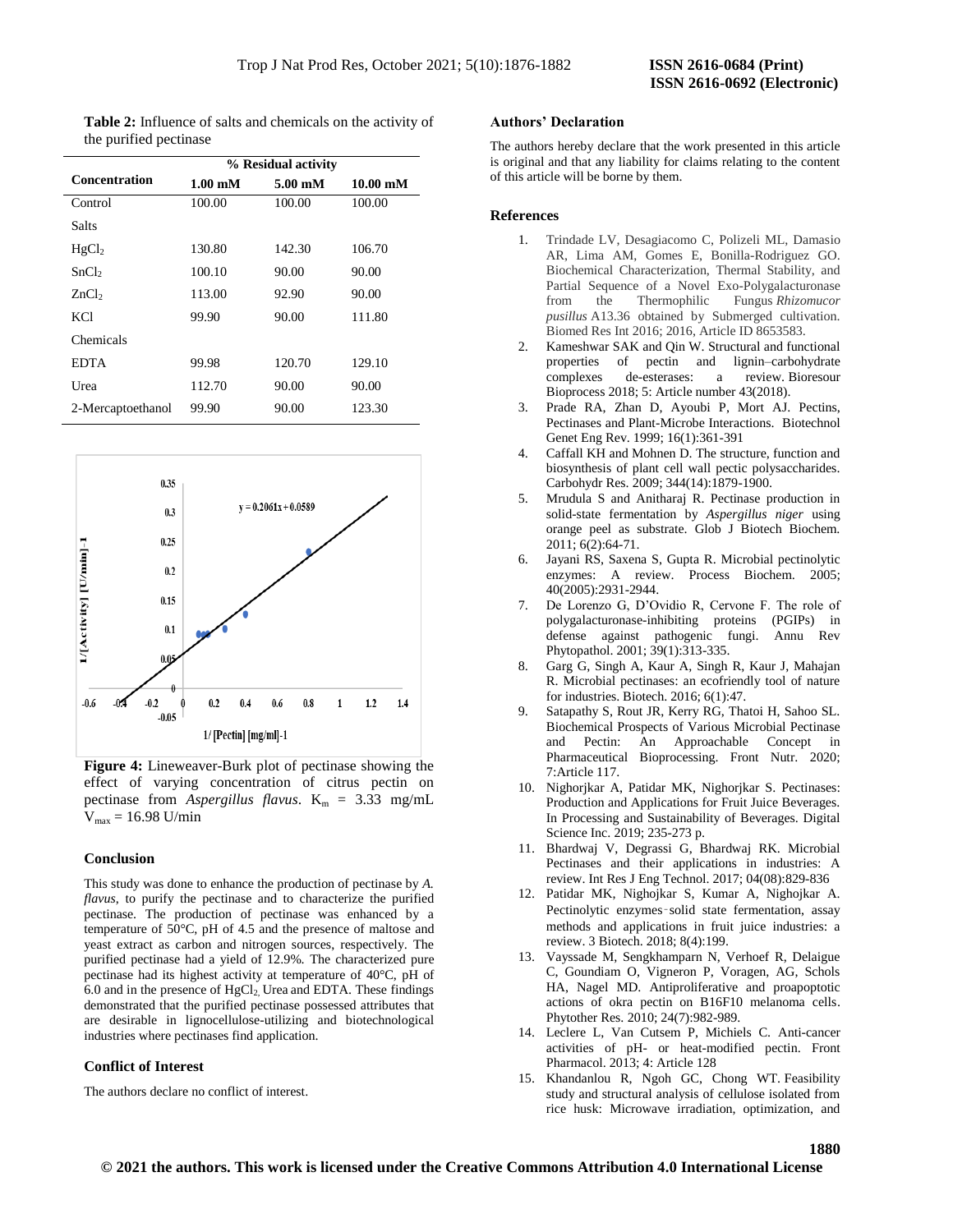treatment process scheme. BioResour. 2016; 11(3):5751-5766.

- 16. Thangaratham T and Manimegalai G. Optimization and production of pectinase using agro-waste by solid state and submerged fermentation. Int J Curr Microbiol Appl Sci. 2014; 3(9):357-365.
- 17. Arotupin DJ and Ogunmolu FE. Experimental Investigations on the Effects of Carbon and Nitrogen Sources on concomitant amylase and polygalacturonase Production by *Trichoderma viride* BITRS-1001 in submerged fermentation. Biotechnol Res Int. 2012; 2012: Article ID 904763
- 18. Lowry OH, Rosebrough NJ, Farr AL, Randall RJ. Protein measurement with the Folin phenol reagent. J Biol Chem. 1951; 193(1):265-275.
- 19. [Sulyman](https://www.ncbi.nlm.nih.gov/pubmed/?term=Sulyman%20A%5BAuthor%5D&cauthor=true&cauthor_uid=33319112) AO, [Igunnu](https://www.ncbi.nlm.nih.gov/pubmed/?term=Igunnu%20A%5BAuthor%5D&cauthor=true&cauthor_uid=33319112) A, [Malomo](https://www.ncbi.nlm.nih.gov/pubmed/?term=Malomo%20S%5BAuthor%5D&cauthor=true&cauthor_uid=33319112) SO. Isolation, purification, and characterization of cellulase produced<br>by Aspergillus niger cultured on Arachis by *Aspergillus niger* cultured on *Arachis hypogaea* shells. [Heliyon](https://www.ncbi.nlm.nih.gov/pmc/articles/PMC7723808/) 2020; 6(12):e05668.
- 20. Blandino A, Iqbalsyah T, Pandiella S, Cantero D, Webb C. Polygalacturonase production by *Aspergillus awamori* on wheat in solid-state fermentation. Appl Microbiol Biotechnol. 2002; 58(2):164.
- 21. Al-Rajhi AM. Purification and Characterization of an Extracellular Poly-galacturonase from *Rhizoctonia solani Kühn* (AG2-2). World Appl Sci J. 2013; 21(4):476-484.
- 22. Sethi BK, Nanda PK, Sahoo S. Enhanced production of pectinase by *Aspergillus terreus* NCFT 4269.10 using banana peels as substrate. 3 Biotech. 2016; 6(1):36.
- 23. Ketipally R and Ram MR. Optimization of Pectinase Production by *Aspergillus oryzae* RR 103. Curr Agric Res J. 2018; 6(1):37-44.
- 24. Okonji RE, Itakorede BO, Ovumedia JO, Adedeji OS. Purification and biochemical characterization of pectinase produced by *Aspergillus fumigatus* isolated from soil of decomposing plant materials. J Appl Biol Biotechnol. 2019; 7(03):1-8.
- 25. Phutela U, Dhuna V, Sandhu S, Chadha BS. Pectinase and polygalacturonase production by a thermophilic *Aspergillus fumigatus* isolated from decomposing orange peels. Braz J Microbiol. 2005; 36(1):63-69.
- 26. Bhardwaj V and Neelam G. Production, Purification of Pectinase from *Bacillus* sp. MBRL576 isolate and its application in extraction of juice. Int J Sci Res. 2014; 3(6):648-652.
- 27. Rubinder K, Chadha BS, Singh N, Saini, HS, Singh S. Amylase hyper production by de-regulated mutants of the thermophilic fungus *Thermomyces lanuginosus*. J Ind Microbiol Biotechnol. 2002; 29(2):70-74.
- 28. Abdullah R, Farooq I, Kaleem A, Iqtedar M, Iftikhar T. Pectinase Production from *Aspergillus niger* IBT-7 using solid state fermentation. Bangladesh J Bot. 2018; 47(3):473-478
- 29. Ire FS and Vinking EG. Production, purification and characterization of polygalacturonase from *Aspergillus niger* in solid state and submerged fermentation using banana peels. J Adv Biol Biotechnol. 2016; 10(1):1-15.
- 30. Kaur SJ and Gupta VK. Production of pectinolytic enzymes pectinase and pectin lyase by *Bacillus subtilis* SAV-21 in solid state fermentation. Ann Microbiol. 2017; 4(67):333-342.
- 31. Aguilar G, Trejo BA, Garcia JM, Huitron C. Influence of pH on endo and exo-pectinase production by

*Aspergillus* species CH-Y-1043. Can J Microbiol. 1991; 37(12):912-917.

- 32. Ezugwu AL, Ezike TC, Ibeawuchi AN, Nsude CA, Udenwobele DI, Eze SOO, Anyawu, CU, Chilaka FC. Comparative Studies on pectinases obtained from *Aspergillus fumigatus* and *Aspergillus niger* in submerged fermentation system using pectin extracted from mango, orange and pineapple peels as carbon sources. Nig J Biotechnol. 2014; 28(2014):26-34.
- 33. Sudeep KC, Upadhyaya J, Joshi DR, Lekhak B, Chaudhary DK, Pant BR, Bajgai TR, Dhital R, Khanal S, Koirala N, Raghavan V. Production, Characterization, and Industrial application of pectinase enzyme isolated from fungal strains. Ferment. 2020; 6(2):59.
- 34. Almulaiky YQ, Albishri AA, Khalil NM, Algamal Y, Aldhahri M, Al-Harbi SA, Al-Talhi HA, Alhadi R. Polygalacturonase by *Aspergillus niger* using seaweed waste under submerged fermentation: production, purification and characterization. Biomed J Sci Technol Res. 2020; 25(4):19416-19422.
- 35. Kester HCM, Someren KV, Muller Y, Visser J. Primary structure and characterization of an exopolygalacturonase from *Aspergillus tubingensis.* Eur J Biochem. 1996; 240(3):238-246.
- 36. Liu N, Ma X, Sun Y, Hou Y, Zhang X, Li F. Necrotizing activity of *Verticillium dahliae* and *Fusarium oxysporum f.* sp. *vasinfectum* endopolygalacturonases in cotton. Plant Dis. 2017; 101(7):1128-1138.
- 37. Khatri BP, Bhattarai T, Shrestha S, Maharjan J. Alkaline thermostable pectinase enzyme from *Aspergillus niger* strain MCAS2 isolated from Manaslu Conservation Area, Gorkha, Nepal. SpringerPlus. 2015; 4(1):488.
- 38. Zhou W, Lu Q, Han P, Li J. Microalgae Cultivation and Photobioreactor Design. In Microalgae Cultivation for Biofuel Production. Elservier Inc. 2020:31-50p.
- 39. Nev OA, Lindsay RJ, Jepson A, Butt L, Beardmore RE, Gudelj I. Predicting microbial growth dynamics in response to nutrient availability. PLoS Comput Biol. 2021; 17(3):e1008817.
- 40. Souza PM, Bittencourt ML, Caprara CC, Freitas M, Almeida RP, Silvera D, Foneseca YM, Filho EX, Junior AP, Magalhaes PO. A Biotechnology perspective of fungal proteases. Braz J Microbiol. 2015; 46(2):337-346.
- 41. Jalil MT and Ibrahim D. Partial Purification and Characterization of Pectinase Produced by *Aspergillus niger* LFP-1 grown on Pomelo Peels as a substrate. [Trop Life Sci Res.](https://www.ncbi.nlm.nih.gov/pmc/articles/PMC8054668/) 2021; 32(1):1-22.
- 42. Losonczi A, Csiszár E, Szakács G, Bezur L. Role of the EDTA Chelating Agent in Bioscouring of Cotton. Text Res J. 2005; 75(5):411-417.
- 43. Dongare KS, Shinde MR, Khyade VB. Mathematical Inverse Function (Equation) For Enzyme Kinetics. Res J Rec Sci. 2018; 7(12):1-7.
- 44. Lineweaver H and Burk D. The determination of enzyme dissociation constants. J Am Chem Soc. 1934; 56(3):658-666.
- 45. Sreenath HK, Koegel RG, Moldes AB, Jeffries TW, Straub RJ. Enzymic saccharification of alfalfa fibre after liquid hot water pretreatment. Proc Biochem. 1999; 35(1999):33-41.

**1881**